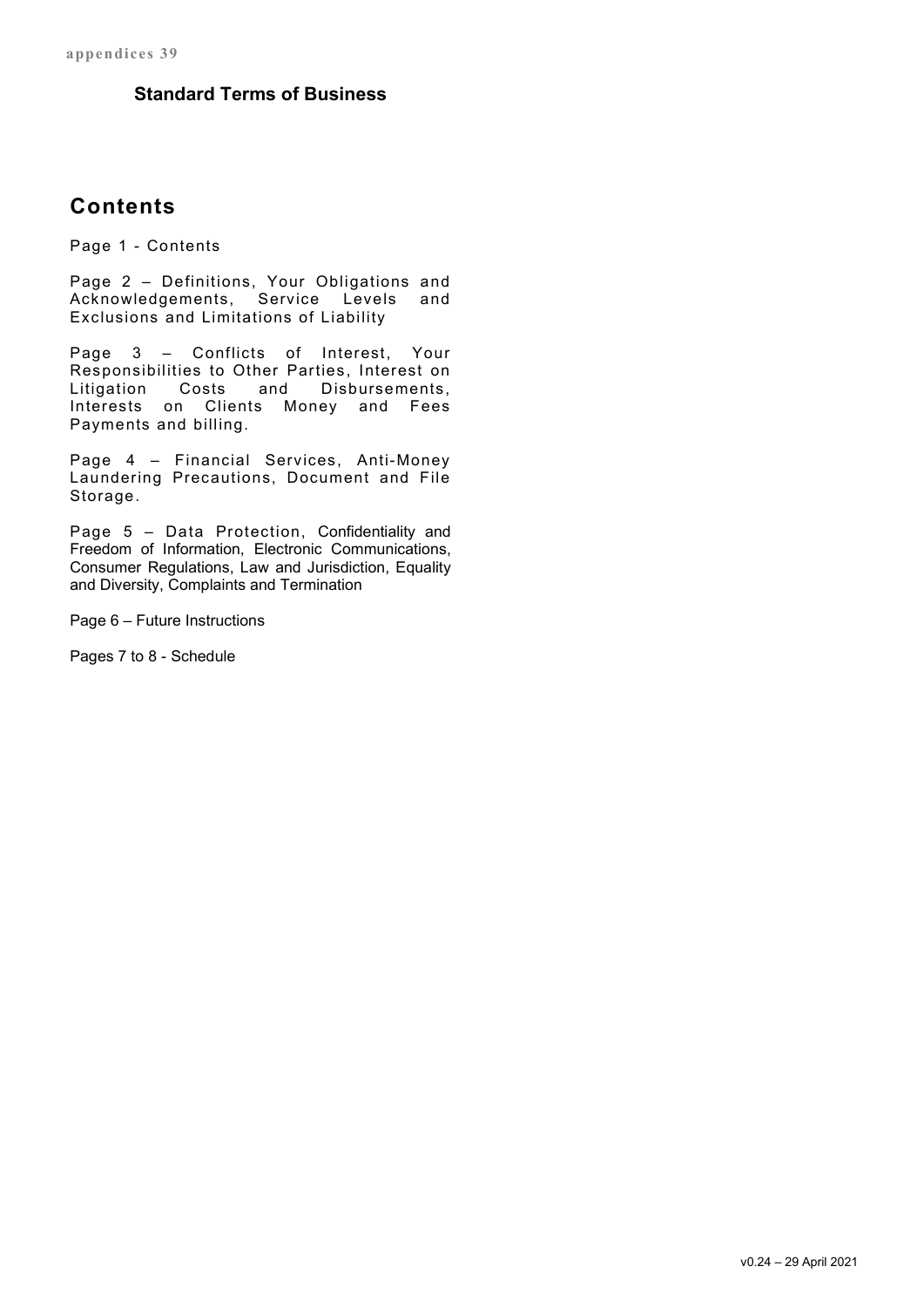Retainer Letter.

#### 1. Definitions

1.1 In these Terms:

Client retainer Letter: the Client retainer letter sent by us to you detailing the work we will carry 3. out for you, the proposed timetable, the fee earner responsible, our fees and the limitation on our liability.

Service Levels: the service levels (if any) set out in the Client retainer letter or these Terms.

**SRA: means the Solicitors Regulation Authority.** 

Work: the work to be undertaken by us as set out in the Client Retainer Letter.

us, our, we: means Dudman Shaw Limited, a limited liability company registered in England & Wales under Registration Number 5094816. Our registered office is at King's Wharf, The Quay, Exeter, EX2 4AN. We trade under the name Rundle Walker and Rundlewalker Solicitors.

Director: a director of Dudman Shaw Limited or standing or qualification.

- 1.2 Words defined in the Client Retainer Letter will have the same meaning as set out in these Terms.
- 1.3 In the event of any conflict between these Terms Retainer Letter shall prevail.

#### 2. Your Obligations and Acknowledgement

- 2.1 You will:
- a. give us clear instructions;
- b. deal with all queries in a prompt and courteous manner;
- c. notify us of any issues, which you are aware of which may impact on our ability to carry out the Work;
- d. promptly let us have all applicable correspondence, documents and deeds;
- e. notify us immediately if you become aware of any conflict of interest or other reason, which you believe will restrict or prevent us from acting for you;
- f. notify us immediately of any change in your details including your address or any other information about you.
- 2.2 If you are a company, we shall be entitled to assume that these Terms have been brought to the attention of and have been accepted by all directors and authorised officers of the company.
- 2.3 You acknowledge that:
- a. We shall not be responsible for failure to advise or comment on any matter, which falls outside the scope of the work as described in the Client

b. Our legal services and advice provided pursuant to these Terms of Business are for your benefit only and cannot be used or relied upon for any other purpose or by any other person other than you without our prior written agreement.

#### Service Levels

- 3.1 We will carry out the Work in a prompt and professional manner and in accordance with the service levels below.
- 3.2 Our office hours are from 9.00 am 5.15pm, Monday to Friday.
- 3.3 We will update you with progress on your matter as described in the Client Retainer Letter.
- 3.3 We will communicate with you in plain language.
- 3.4 We will explain to you the legal work required as your matter progresses.
- 3.5 We will update you on whether the likely outcomes still justify the likely costs and risks associated with your matter whenever there is a material change in circumstances.
- an employee or consultant with equivalent 3.6 We will continue to review whether there are alternative methods by which your matter can be funded.
	- 3.7 We will update you on the likely timescales for each stage of this matter and any important changes in those estimates.
- and the Client Retainer Letter, then the Client 3.8 We will inform you if any unforeseen additional work becomes necessary (for example, if your requirements or the circumstances significantly change). We will also inform you of its estimated cost in writing before any material extra charges and expenses are incurred.
	- 3.9 We will advise you of any changes in the law applicable to and during the Work.

#### **Exclusions and Limitations of Liability**

- 4.1 Dudman Shaw Limited maintains professional indemnity insurance cover in accordance with rules of the Solicitors Regulation Authority. Cover is worldwide. Cover is provided by HDI Global Speciality SE c/o Lockton Companies LLP, The St Botolph Building, 138 Houndsditch, London EC3A 7AG.
- 4.2 Unless specifically listed under the heading "The Work" or otherwise agreed between us in writing, we are not responsible for reminding you of key dates or other time sensitive actions.
- 4.3 We are not advising on trading, marketability, commercial viability, valuation, investment issues (nor, unless otherwise expressly agreed, tax or pensions issues) nor on any law other than English law nor on any aspect other than as set out in this Client Retainer Letter. For the "Excluded Work" you will be relying on the advice of your accountants and other advisers, as you consider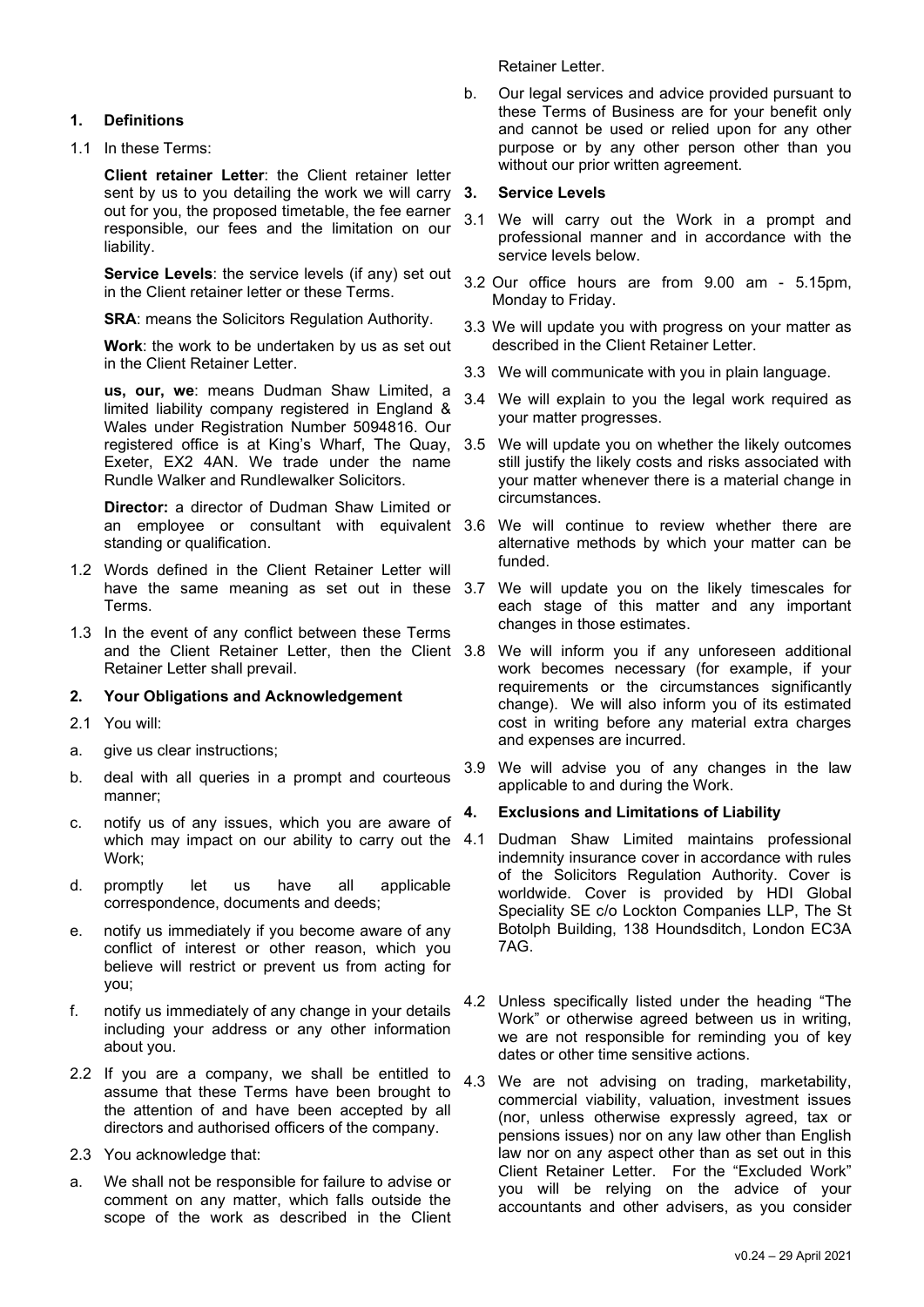appropriate.

- 4.4 We shall not be liable in any way for failure or 5. delay in completing the Work if this is due to  $51$ causes beyond our reasonable control.
- 4.5 Where the Work involves us dealing with third  $52$ parties for whom we are not acting, we do not accept any liability for such third parties.
- 4.6 Our liability to you for a breach of your instructions  $6$ . shall be limited to £3m, unless we expressly state any other amount in the letter accompanying these terms of business. We will not be liable for any consequential, special, indirect or exemplary damages, costs or losses or any damages, costs<br>or losses attributable to lost profits or  $\overline{7}$ . losses attributable to lost profits opportunities.
- 4.7 We can only limit our liability to the extent that the law allows.
- 4.8 Where other advisers or third parties are involved, the extent to which any loss or damage will be recoverable by you from us, will in addition, and without prejudice to clause 4.6, be limited so as to be in proportion to our contribution to the overall fault for such loss or damage, or as agreed in advance with those other parties. Further, if our ability to claim a contribution from a third party is prejudiced by any limitation of liability agreed by you with that third party, we will not be liable to you for any amount that we would have been able to recover from that third party but for that limitation of liability.
- 4.9 We accept no liability or responsibility for the acts or omissions of any experts, consultants, foreign lawyers or other third parties instructed on your behalf.
- 4.10 All correspondence and other communication sent to you in the performance of our services, whether signed by a Director, consultant or employee, shall for all purposes be assumed to have been sent on behalf of the firm. You agree that any liability arising out of or related to these terms of the services provided by the firm to you shall be the liability of the firm and not of a member, director, employee or consultant of the firm. You also agree that you will not bring any claim arising out of this retainer against any individual member or employee of the firm.
- 4.11 The above limitations do not limit and/or exclude our liability for death or personal injury due to our contentious business agreement; liability for our fraud or reckless disregard of professional obligations and/or any other liability or ours which it is not permitted to limit and/or exclude as a matter of applicable law.
- 4.12 The above provisions are considered to be reasonable. However, should the Court consider for whatever reason that any of the above provisions are not binding, the other provisions will still apply. Please ask if you would like us to explain any of the above terms.

#### 5. Conflicts of Interest

In the event that a conflict of interest arises in the future we will inform you as soon as possible.

You accept that if a conflict does arise we may have to cease acting for you or we may require you or any other party involved to take independent advice.

#### Your responsibility for other parties

 You shall be solely responsible for the Work and fees of any third party engaged by you to participate in this matter regardless of whether such third party was introduced to you by us.

#### Interest on litigation costs and disbursements

 We reserve the right to retain any interest received where costs have been incurred by us and payment on account and/or invoices have not been made.

#### 8. Interest on clients' money

We do not pay interest on any money received on your behalf and held in our Client Account.

#### 9. Fees, Payment and Billing

- 9.1 Our fees are calculated on the basis of time incurred. Time spent can include advising, client or client-related meetings, document preparation, correspondence, research, telephone calls, travelling and quality compliance. We may also charge you for the cost of the checks that we are required to make to comply with Money Laundering Regulations.
- 9.2 We review our charge out rates periodically. If there is any increase we will notify you in advance.
- 9.3 All fees and expenses are subject to any applicable VAT.
- 9.4 We are entitled to settle your invoice from monies held by us on your behalf and/or to retain all your files and documents until all our invoices have been settled (this is referred to as a "lien").
- business, or otherwise arising out of, or related to, 9.5 We reserve the right to invoice you as and when we feel applicable. Invoices are payable immediately upon receipt. Where funds are available we will deduct the disbursements and our charges from those funds. In certain circumstances, e.g. property transactions, settlement of our invoice is due upon completion. If you have a query about any invoice, please contact us immediately.
- negligence; liability for negligence in respect of a 9.6 We may charge you interest on any overdue invoices at 8%.
	- 9.7 We may charge you an administration fee of £50 plus VAT and our legal costs on an indemnity basis for any overdue invoices that are referred to our Debt Recovery Department.
	- 9.8 You are under an obligation to advise us of any change of address. Your failure to do so will result in a Tracing Agent being instructed. You will be liable for all of our costs expenses and fees incurred as a result of such action.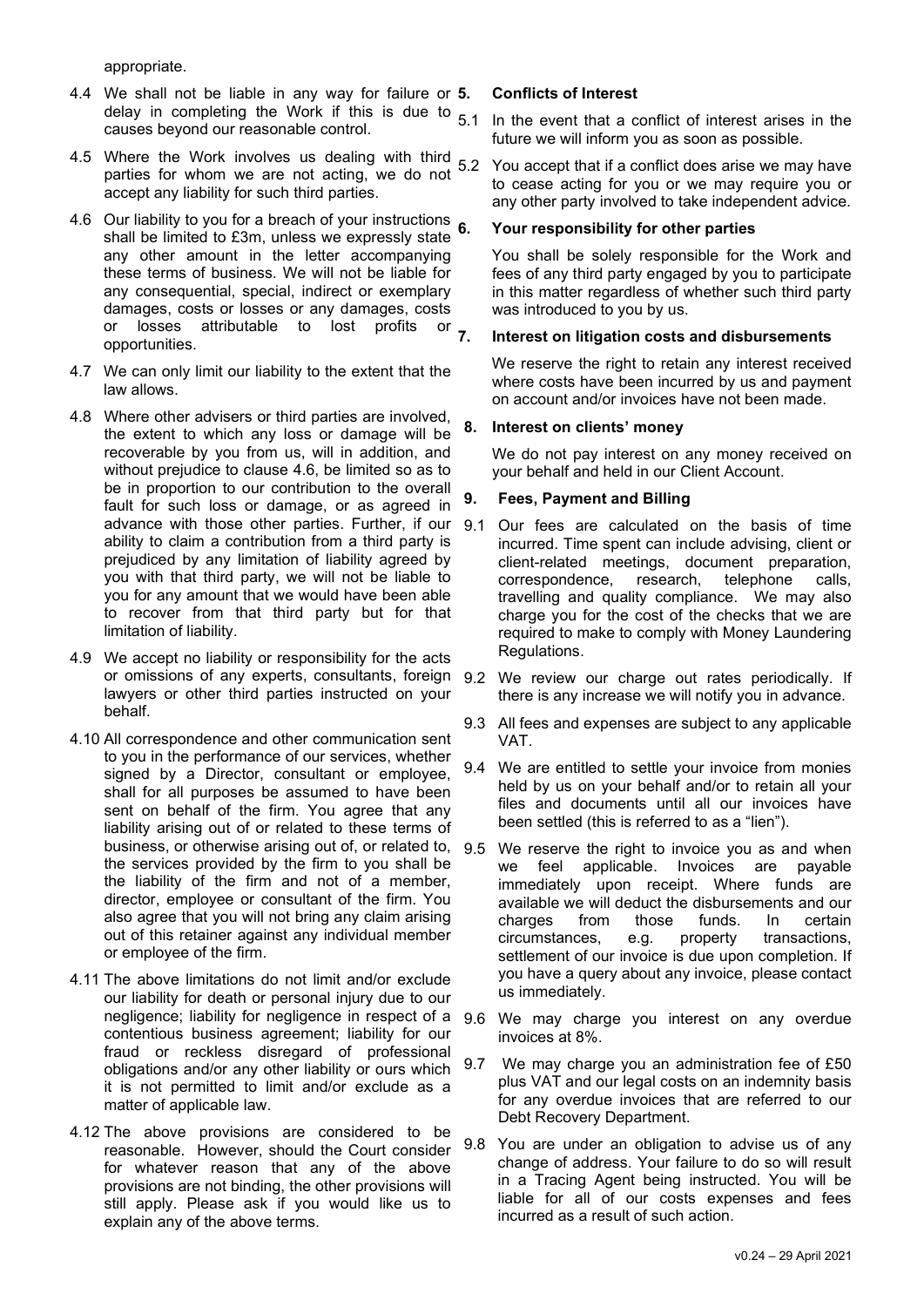9.9 You have the right to object to any bill and have the right to apply for an assessment of the bill pursuant to Part III of the Solicitors Act 1974.

#### 10. Financial Services

- 10.1 We are not authorised by the Financial Conduct Authority (FCA). However, we are included on the register maintained by the FCA so that we can carry on insurance mediation activity, which is broadly the advising on, selling and administration of insurance contracts. This part of our business, including arrangements for complaints or redress if something goes wrong, is regulated by the SRA. The register can be accessed via the FCA website at www.fca.org.uk/register.
- 10.2 Sometimes conveyancing, family, probate, or company work involves investments. We are not authorised by the FSA and so may refer you to someone who is authorised to provide any necessary advice. However, we can provide certain limited services in relation to investments, provided they are closely linked with the legal services we are providing to you.
- 10.3 The Law Society of England and Wales is a designated professional body for the purposes of the Financial Services and Markets Act 2000. The SRA is the independent regulatory arm of the Law<br>Society. The Legal Ombudsman is the The Legal Ombudsman is the independent complaints-handling arm of the Law Society. If you are unhappy with any insurance or investment advice you receive from us and if we have been unable to resolve the problem between ourselves, you should raise your concerns with either of those bodies.
- 10.4 We are not contractually obliged to conduct insurance mediation activities with only one or more insurance undertakings.
- 10.5 You are entitled to request at anytime details of the insurance undertakings with which we conduct business and upon request this information will be made available.

#### 11. Residual balance of client's money

At the conclusion of a matter and in situations where there is a residual balance, we will use our best endeavours to contact you to arrange to return these monies to you. If were unable to contact you, any residual balance of less than £100 will be paid to charity in accordance with the SRA Rules.

### 12 Anti-Money Laundering Precautions

- 12.1 The law requires solicitors to get satisfactory evidence of the identity of their clients and sometimes people related to them. This is because solicitors who deal with money and property on behalf of their clients can be used by criminals wanting to launder money.
- 12.2 To comply with the law, we need to get evidence of your identity as soon as possible. This may be necessary even though we have acted for you

before, or even if you are known personally to a member of staff. We will need from you certified copies of standard identification documents or originals (unless you have already provided these) such as your passport, plus one or more documents to establish your address, such as recent utility bills, council tax statements, or bank statements. If you cannot provide us with specific identification please contact us to discuss.

- 12.3 We are professionally and legally obliged to keep your affairs confidential. However, solicitors may be required by statute to make a disclosure to the National Crime Agency where they know or suspect that a transaction may involve money laundering or terrorist financing. If we make a disclosure in relation to your matter, we may not be able to tell you that a disclosure has been made. We may have to stop working on your matter for a period of time and may not be able to tell you why.
- 12.4 We only accept cash up to a limit of £500 to be paid into a client account. If you try to avoid this policy by depositing cash directly with our bank, we may decide to charge you for any additional checks to prove the source if those funds.

#### 13. Document and File Storage

- 13.1 All deeds and wills are usually, when not required for the conduct of your matter, stored in our strong rooms or other safe storage.
- 13.2 Following completion of your matter we keep your files for at least the minimum periods below:
	- Years Period of Document Storage

Conveyancing acting for a Purchaser; Conveyancing acting for the Vendor who retains part of his title, on sale;

 12 Company formation or similar matter

Will Files

Conveyancing acting for the Vendor in the sale of the whole of its title;

- 6 Commercial Litigation; Personal Injury Litigation; Probate; Crime, childcare and Matrimonial files.
- 3 FCA records

#### For more information please see our retention policy which is available on request.

- 13.3 Conveyancing purchase files If you have a mortgage your lender will require a copy of the Land Registry title information, which is produced following Registration (Title Deeds). However, all other important documentation, such as searches, planning consents and guarantees will not be accepted by them and will be returned to you for your safekeeping. Please note, these documents may be required if you chose to sell the property.
- 13.4 Our files at the end of the period listed above will be destroyed.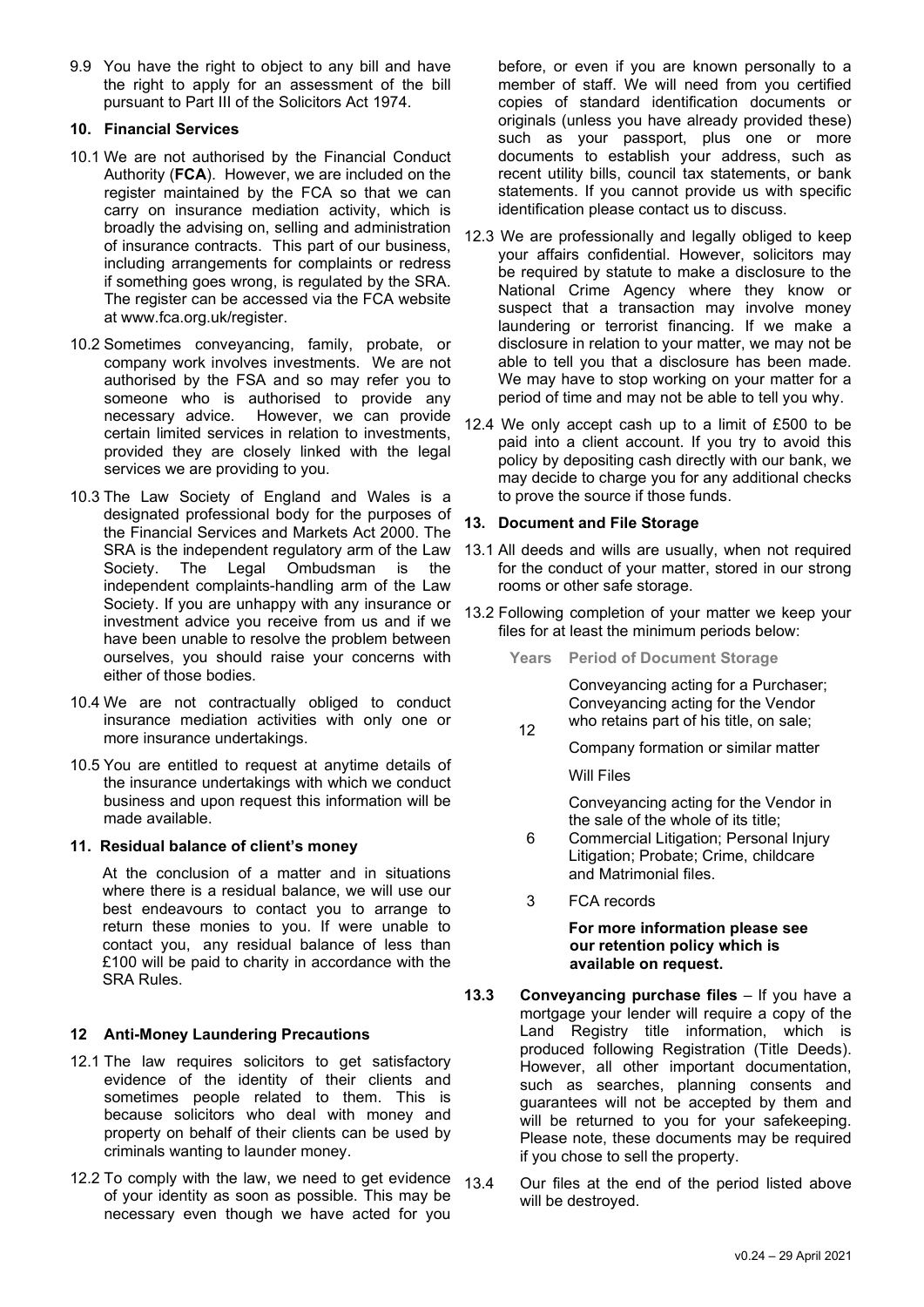13.5 Notwithstanding the above, we reserve the right 17. Consumer Regulations to hold all correspondence (other than the Title Deeds and signed agreements) in electronic form only. We may destroy any paper copies of such correspondence.

#### 14. Data Protection

- 14.1 We use the information you provide primarily for the provision of legal services to you and for related purposes including, updating and enhancing client records, analysis to help us manage our practice, statutory returns and legal and regulatory compliance.
- 14.2 Our use of that information is subject to your instructions and in accordance with European Union Data Protection Law (in particular the General Data Protection Regulation 2018 'GDPR'), the Data Protection Act 2018 and our duty of confidentiality.
- 14.3 You have a right of access under data protection legislation to the personal data that we hold about you. Your rights are set out in the Privacy Notice referred to below.
- 14.4 The Privacy Notice can be found on the website at www.rundlewalker.com. This Notice sets out how we manage and process your personal information and your rights. If you require a hard copy of the notice for review please contact the Data Protection Officer (DPO), Roger Henderson at roger.henderson@rundlewalker.com. Please take a moment to read the notice.

#### 15. Confidentiality and Freedom of Information

15.1 You agree that the information provided in the Client Retainer Letter is to be treated as confidential and must not be disclosed to any third party without our consent. Save that we may disclose the information to your other professional advisers involved in the Work; or in accordance with any legal requirement.

- 15.2 Dudman Shaw Limited is subject to audit and quality checks by external firms or organisations. These external firms or organisations are required to maintain confidentiality in relation to your files.
- 15.3.1 From time to time we will outsource typing, photocopying and IT support and maintenance on our files to ensure that they are dealt with in a more timely manner. We will always gain a confidentiality and Data Protection agreement with the outsourced service provider. Should you not want your file to be outsourced please tell us as soon as possible.

#### 16. Electronic Communications

 While we will take reasonable steps to safeguard the security and confidentiality of the information transmitted, you acknowledge that we cannot guarantee its security and confidentiality. We accept no liability for any loss or damage caused by any viruses, worms, trojan horses, or other unauthorised code contained in e-mails and/or attachments emanating from or relayed by us.

- 17.1 Under the Consumer Contracts Regulations 2013 ("the Regulations"), You generally have the right to cancel those instructions without any cost to you within 14 days of you receiving this letter. You can cancel your instructions by contacting us by post or fax at this office. Please see the information in the schedule attached.
- 17.2 By signing and returning the Client Retainer Letter you are agreeing that we may start work straight away and we do not have to wait for the 14 days cancellation period to expire.

#### 18. Law and Jurisdiction

 The relationship and contract between you and us is governed by English law. Any dispute or legal issue arising from our terms of business will be determined by the law of England and Wales, and considered exclusively by the English and Welsh courts.

#### 19. Equality and Diversity

 Dudman Shaw Limited is committed to promoting equality and diversity in all of its dealings with clients, third parties and employees. Please contact us if you would like a copy of our equality and diversity policy.

#### 20. Complaints

- 20.1 Should there be any aspect of our service with which you are unhappy, please raise your concerns with the fee earner responsible for the work or their supervisor. If you still have queries or concerns, please contact the Practice Manager, Hannah Somers on 01392 209213.
- 20.2 If you remain dissatisfied Devon and Somerset Law Society provide a free mediation service, they can be contacted on 01392 366333 or via the website www.dasls.com.
- 20.3 Finally you can also complain to the Legal Ombudsman,PO Box 6806, Wolverhampton WW1<br>9WJ. Email: enquire@legalombusman.org.uk. 9WJ. Email: enquire@legalombusman.org.uk. Website: www.legalombudsman.org.uk and telephone number: 0300 555 0333. Please note that time limits apply for complaints to the Legal Ombudsman. The Ombudsman allows solicitors 8 weeks to deal with your complaint. If we have not resolved it within this time you may complain to the Legal Ombudsman. If you are not satisfied with our handling of your complaint you can ask the Legal Ombudsman to consider your complaint. Normally, you will need to bring a complaint to the Legal Ombudsman within six months of receiving a final written response from us about your complaint or within six years of the act or omission about which you are complaining occurring (or if outside of this period, within three years of when you should be reasonably aware of it).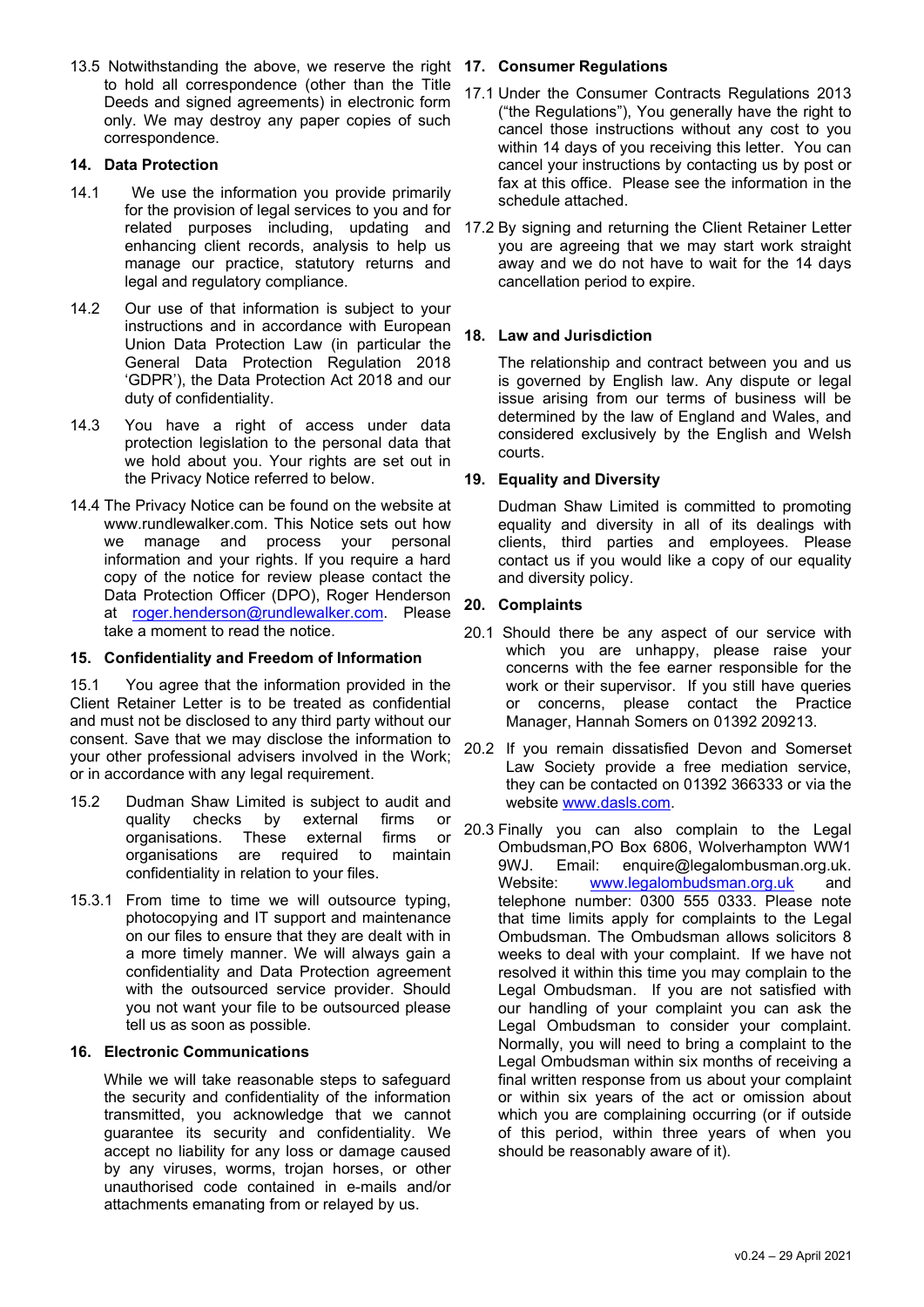### 21. Termination

- 21.1 You may end your instructions to us in writing at any time, but we can keep all your papers and documents while there is still money owed to use for fees and expenses.
- 21.2 We may decide to stop acting for you only with good reason, for example, if you do not pay an invoice, comply with our request for a payment on account or provide instructions, or if there is a conflict of interest. We will always give you reasonable notice that we intend to stop acting for you.
- 21.3 We may also stop acting for you if you fail to comply with the provisions of clause 2 above.
- 21.4 If you or we decide that we should stop acting f or you, you will pay our charges up until that point calculated on an hourly basis.
- 22 Future instructions Unless otherwise specified by us, these terms will apply to all future instructions.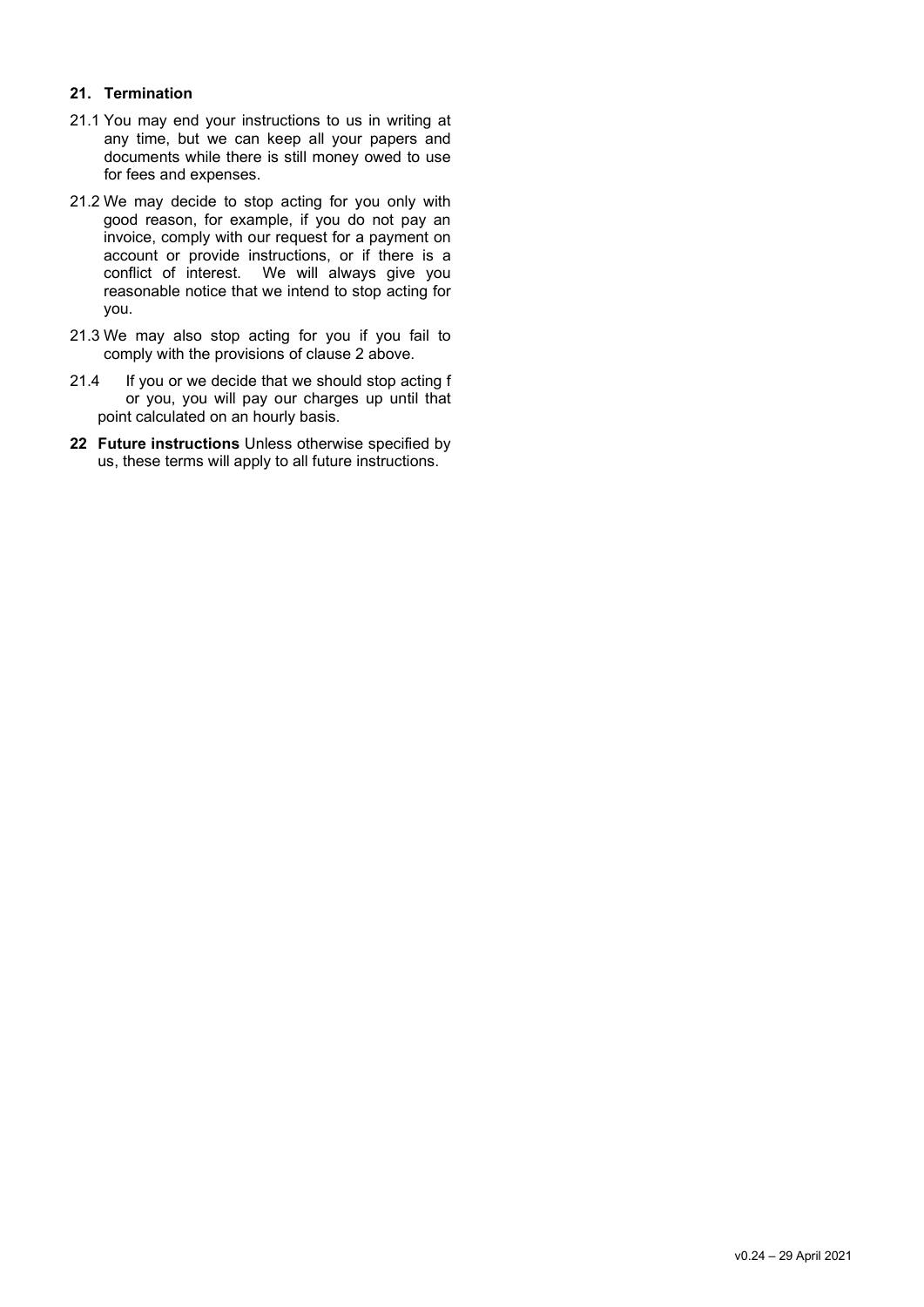#### Schedule

Information about the exercise of the right to cancel

#### Right to cancel

You have the right to cancel this contract within 14 days without giving any reason.

The cancellation period will expire after 14 days from the day of the conclusion of the contract.

To exercise the right to cancel, you must inform us of your decision to cancel this contract by a clear statement (e.g. a letter sent by post, fax or e-mail). Our contact details are Rundlewalker Solicitors, Kings Wharf, The Quay, Exeter EX2 4AN (tel: 01392 209209)<br>(Fax: 01392 209208) (Fax: 01392 01392 209208) (email: hannah@rundlewalker.com) You may use the attached model cancellation form, but it is not obligatory.

To meet the cancellation deadline, it is sufficient for you to send your communication concerning your exercise of the right to cancel before the cancellation period has expired.

#### Effects of cancellation

If you cancel this contract, we will reimburse to you all payments received from you, including the costs of delivery (except for the supplementary costs arising if you chose a type of delivery other than the least expensive type of standard delivery offered by us).

We may make a deduction from the reimbursement for loss in value of any goods supplied, if the loss is the result of unnecessary handling by you.

We will make the reimbursement without undue delay. and not later than –

(a) 14 days after the day we receive back from you any goods supplied, or

(b) (if earlier) 14 days after the day you provide evidence that you have returned the goods, or

(c) if there were no goods supplied, 14 days after the day on which we are informed about your decision to cancel this contract.

We will make the reimbursement using the same means of payment as you used for the initial transaction, unless you have expressly agreed otherwise; in any event, you will not incur any fees as a result of the reimbursement. We may withhold reimbursement until we have received the goods back or you have supplied evidence of having sent back the goods, whichever is the earliest.

If you requested to begin the performance of services during the cancellation period, you shall pay us an amount which is in proportion to what has been performed until you have communicated us your cancellation from this contract, in comparison with the full coverage of the contract